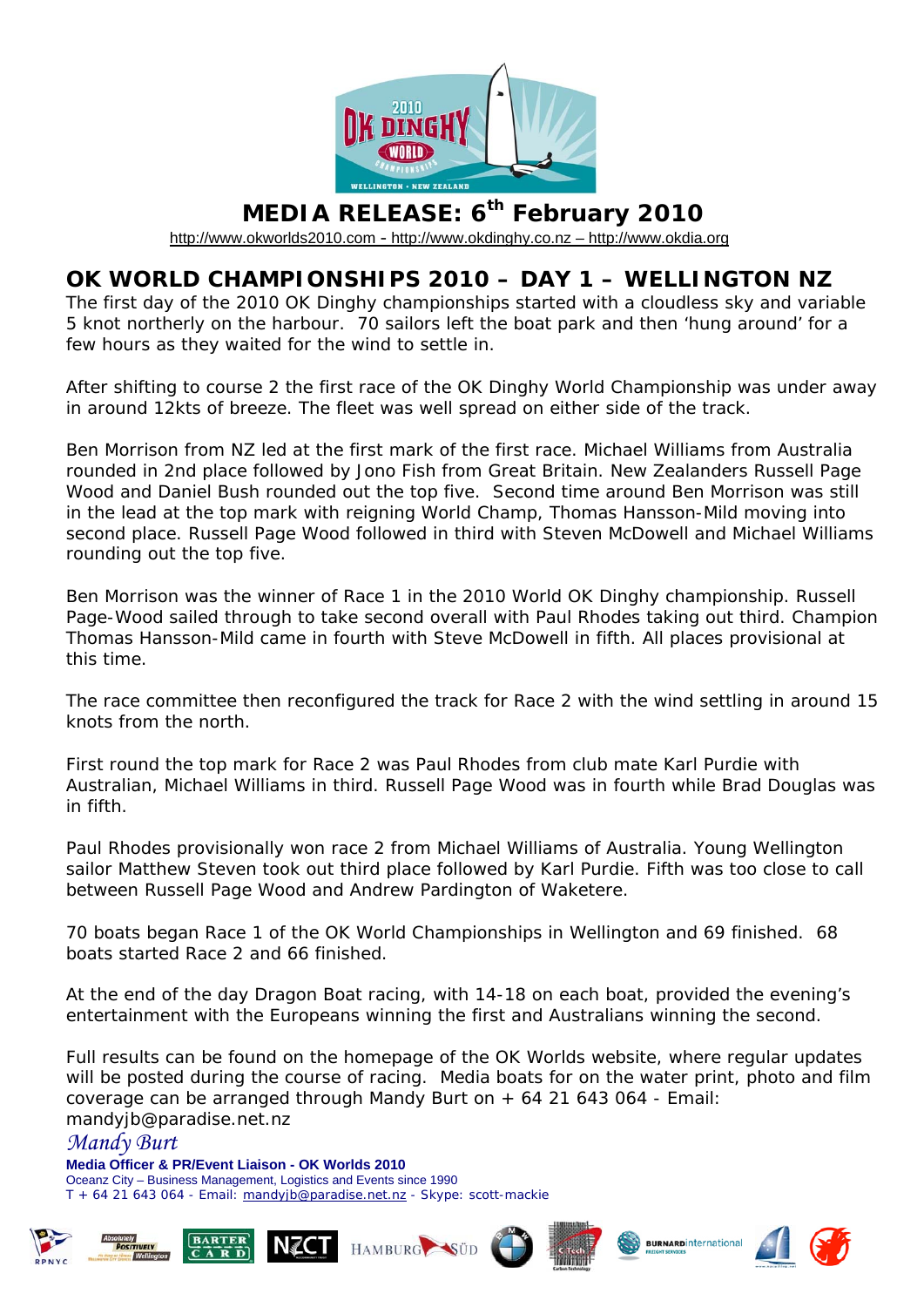





POSITIVELY